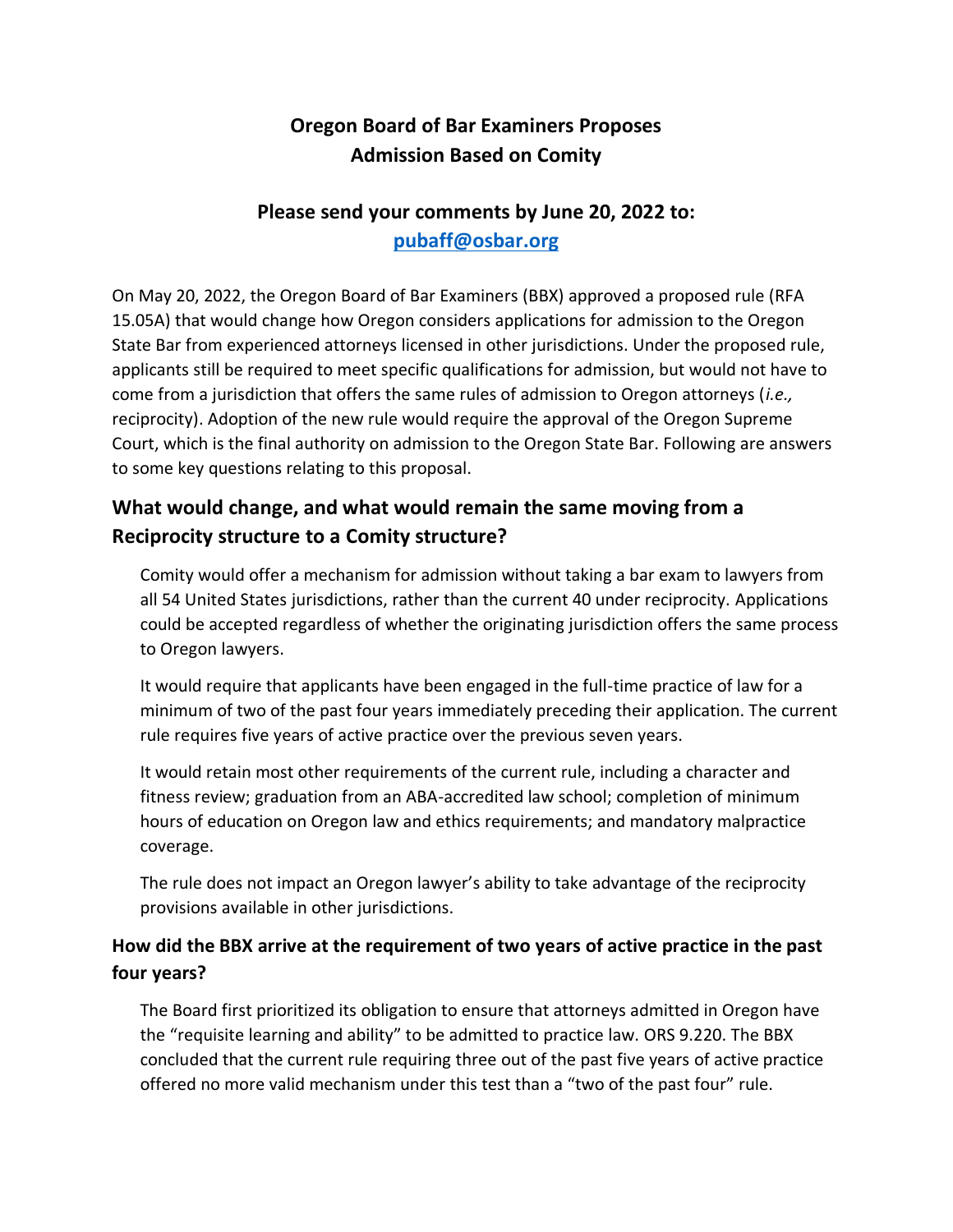A point of comparison is illustrative: Since 2017, Oregon has administered the Uniform Bar Exam (UBE), an exam developed by the National Conference of Bar Examiners that tests knowledge of general principles of law. A graduate of an ABA-accredited law school who passes the Oregon Bar Exam (and meets all other requirements) is immediately admitted to practice under ORS 9.220. The BBX concluded that the admission of a practicing lawyer should be no more arduous than the pathway to meet ORS 9.220.

Proposed RFA 15.05A requires the applicant to have been fully admitted to another U.S. jurisdiction through a bar examination. It includes the "standard" requirements for admission in Oregon (such as graduation from an ABA law school or qualifying foreign school and demonstrating one's character and fitness to practice). Finally, it requires a lack of recent disciplinary history and includes an affirmative CLE requirement on Oregon law.

### **Why is the BBX proposing a change from the current reciprocity rule?**

Oregon is facing a crisis in the availability of lawyers to meet the needs of a growing population. One measure of a state's ability to meet the legal needs of its residents is the ratio of lawyers to population. Oregon is in the bottom tier of lawyers per capita nationally, with 2.9 lawyers per 1000 citizens when last counted in 2020. Further, the state's lawyers are concentrated in a few cities, and many areas outside the Willamette Valley are considered "legal deserts," where clients must travel far to find legal help if they can find it at all.

In the past 10 years, the number of bar exam applications in Oregon has steadily dropped, while the number of applications from experienced out-of-state practitioners has helped maintain a base of lawyers to serve the state. Based on projections, this balance is shifting, as retirement numbers increase.

There is growing concern that Oregonians may increasingly struggle to find legal help as the ratio of lawyers to population continues to decrease. The issue could be particularly acute in the criminal justice system, as well as in more rural counties.

In light of the changing demographics of Oregon lawyers which impacts all sides of the criminal justice system as well as other high volume areas of law, the BBX sought to evaluate whether the "reciprocity" rule was unnecessarily impeding the inflow of quality lawyers to Oregon. The BBX concluded that the answer was yes.

The "reciprocity rule" traditionally has two key elements: 1) consumer protection, which examines whether an applicant is qualified to represent clients in Oregon, including such factors as education, experience and character and fitness; and 2) whether the other jurisdiction offers the same to Oregon lawyers.

The BBX concluded that the newly proposed comity rule would retain the examination of lawyer applicants' qualifications (the consumer protection element) but would not impose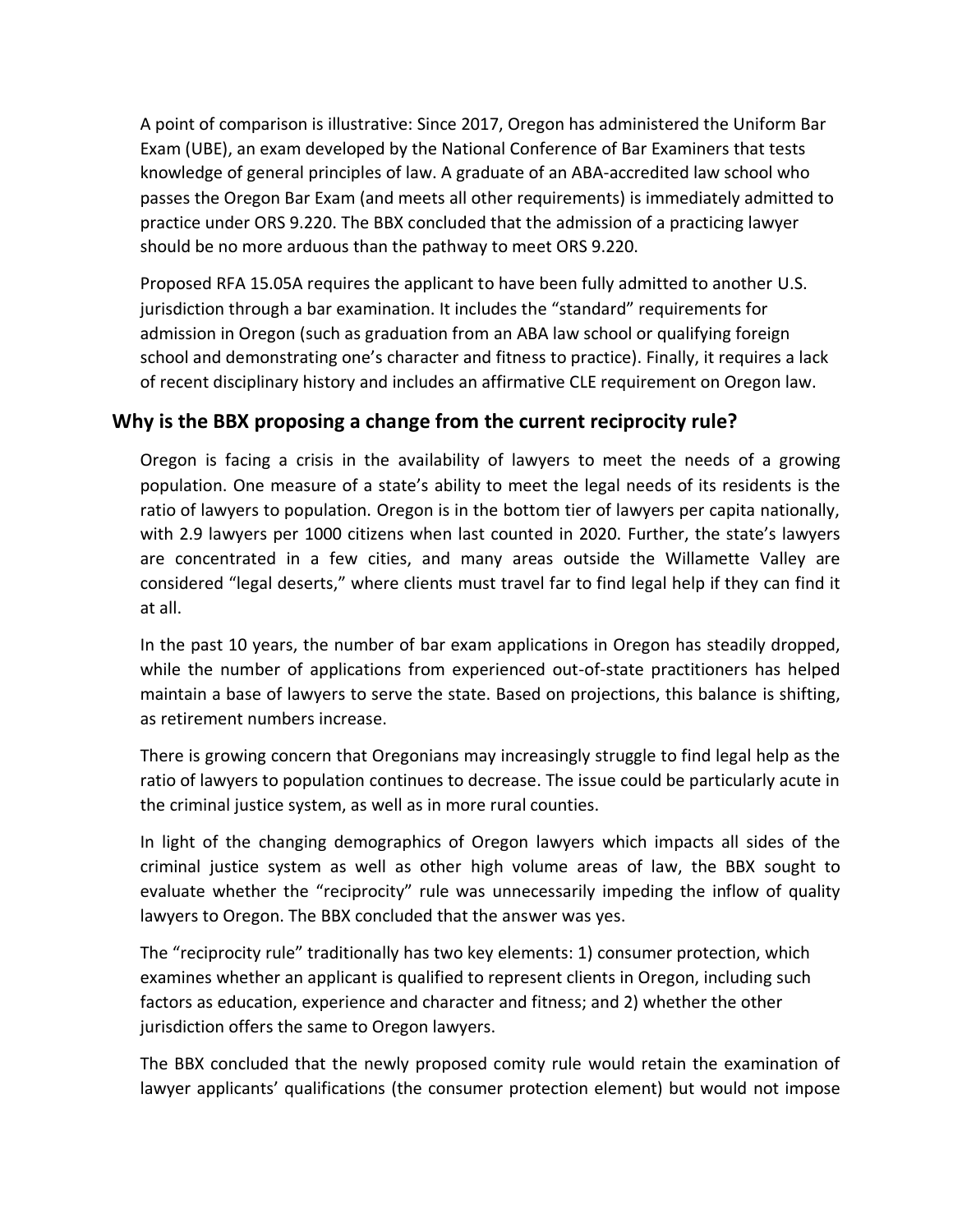the unnecessary bureaucratic barrier to admission by requiring the applicant first be admitted to a "reciprocal" jurisdiction before applying to Oregon.

In sum, the BBX believes that the new rule will increase the number of experienced and qualified attorneys who could choose to relocate to Oregon without having to take a bar exam.

#### **Does this issue have any connection to Oregon's current public defense crisis?**

The lack of attorneys serving Oregon's public defense system is a multi-faceted problem, and it is not confined to indigent defense as county DAs offices also are affected. However, adopting the Comity Rule could contribute to efforts to recruit public defenders and prosecutors to the state. Public defense providers have shared anecdotally that they receive applications from lawyers in other states who later withdraw applications when faced with taking another bar exam.

In addition to positioning Oregon as an attractive option to relocate a law practice, it could put the state's public defense providers in a better position to compete for that talent.

#### **Addendum: History of Oregon's Reciprocity Rule since its 2001 Adoption**

ORS 9.220 tasks the Supreme Court with ensuring that an applicant has the "requisite learning and ability" to be admitted to practice law. The Court, through its Rules for Admission, has adopted a variety of methods by which people at different stages of their legal careers can demonstrate the requisite learning and ability for admission.

In 2001, the Supreme Court adopted Rule for Admission (RFA) 15.05, which provided for the admission of attorneys licensed in Washington or Idaho provided the attorney had passed either the Washington or Idaho bar examination and practiced in one of those jurisdictions for the three years prior to their application for admission in Oregon. SCO 2001-095. The rule was adopted in conjunction with Washington and Idaho, who each adopted similar pathways for admission for Oregon lawyers. Because it was a reciprocal rule adopted via agreement of the three jurisdictions, this pathway became referred to as admission through "reciprocity."

In 2004, the Supreme Court amended the rule to change the practice requirement to a requirement that the applicant had practiced in three of the past four years prior to admission. SCO 2004-018.

In 2005, the Supreme Court amended the rule to expand the jurisdictions participating to include Utah. SCO 2005-007. In 2007, Alaska was added. SCO 2007-054.

In 2009, the Supreme Court expanded the rules' coverage to include any "qualifying jurisdiction." A qualifying jurisdiction was any "United States jurisdiction which allows attorneys licensed in Oregon to become regular members of the bar in that jurisdiction without passage of that jurisdiction's bar examination." SCO 2009-076. To qualify for admission, the applicant